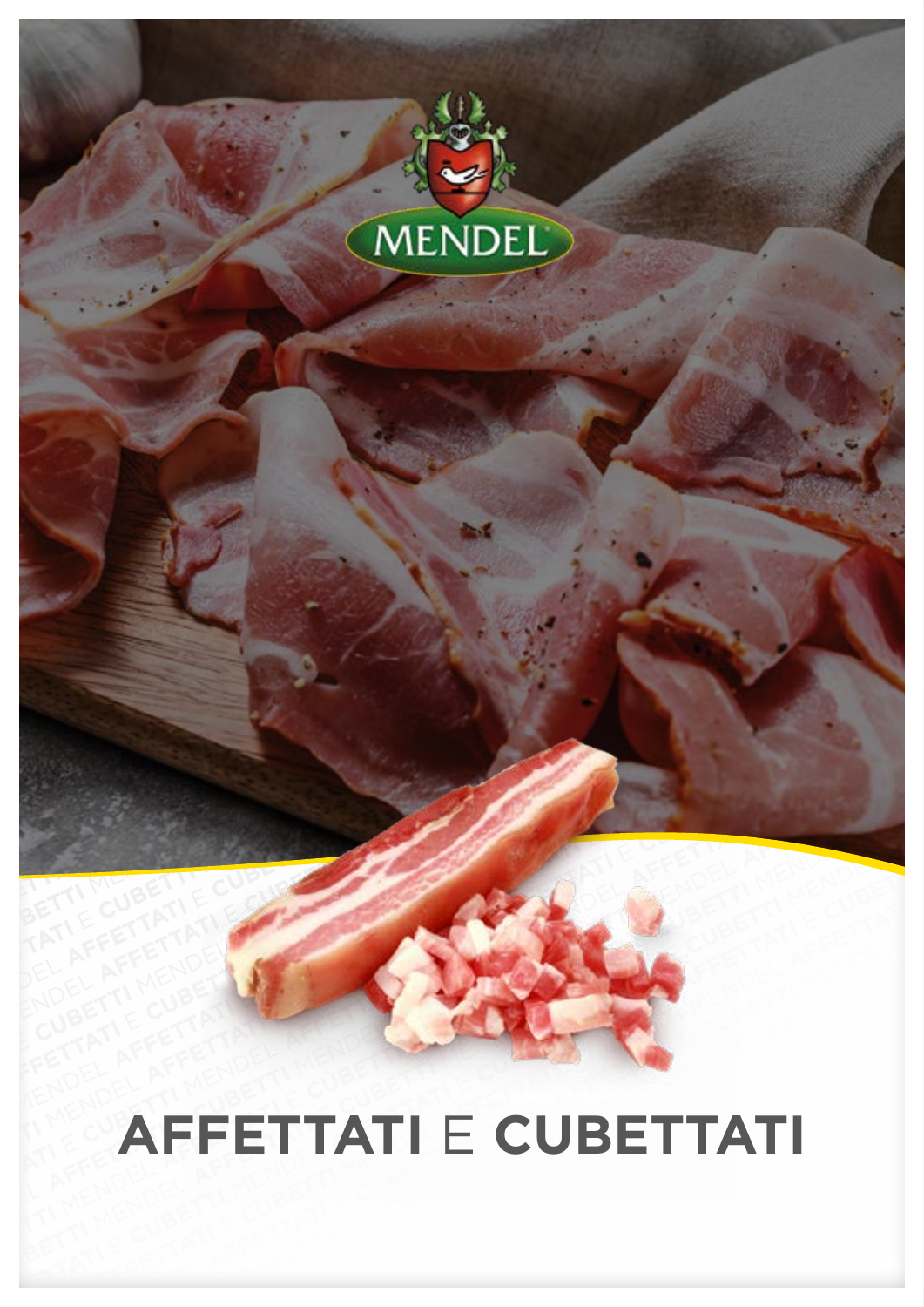## AFFETTATIE CUBETTI AFFETTATIE CUBETTATI AFFETTATIE CUBETTI AFFETTATIE CUBETTATI MENDEL TIME CUBETTATIE CUBETTATIE CUBETTATIE CUBETTI CUBETTATI E CUBETTATI E CUBETTATI UBETTI MENDEL AFFETTATI E CUBETTATI UBETTI MENDEL AFFETTATI CUBETTI ATI AFFETTATI E CUBETTATI

E AFFETTATI E CUBETTI MENDEL AFFETTATI E CUBETTATI PETTATI PETTATI BELANENDEL AFFETTATI PETTATI PETTATI PETTATI PETTATI PETTATI PETTATI PETTATI PETTATI PETTATI PETTATI PETTATI PETTATI PETTATI PETTATI PETTATI PETTATI PETTAT AFFETTATIE CUBETTATIE<br>
AFFETTATIE CUBETTATIE<br>
AFFETTATIE CUBETTI MENDEL AFFETTATIE<br>
EL ATTIMENDEL A MENDEL AFFETTATIE<br>
EL ATTIMENDEL A CUBETTATIE<br>
CUBETTI MENDEL A CUBETTATIE<br>
CUBETTI MENDEL A CUBETTATIE<br>
CUBETTI MENDEL A **CUBETTI CUBETTI ATI E CUBETTATI**<br>
AFFETTATI E CUBETTATI<br>
CUBETTATI BATTETTATI ANTES<br>
CUBETTATI BATTETTATI E CUBETTATI<br>
CUBETTATI BATTETTATI E CUBETTATI<br>
CUBETTATI BATTETTATI E CUBETTATI<br>
CUBETTATI BATTETTATI E CUBETTATI<br> MENDEL AFFETTATIE<br>
AFFETTATIE CUBETTATIE<br>
AFFETTATIE<br>
BETTI MENDEL AFFETTATIE CUBETTATI<br>
BETTI MENDEL AFFETTATIE<br>
BETTI MENDEL AFFETTATIE<br>
BETTI MENDEL AFFETTATIE<br>
BETTI MENDEL AFFETTATIE<br>
BETTI MENDEL AFFETTATIE<br>
BETTI ME E CUBETTI CUBETTATI E CUBETTATI<br>
AFFETTATI E CUBETTATI<br>
Speck affettato<br>
ca. 500g<br>
Speck affettato<br>
ca. 500g **AFFETTATIE**<br> **AFFETTATIE**<br> **AFFETTATIE**<br> **AFFETTATIE**<br> **AFFETTATIE**<br> **AFFETTATIE**<br> **AFFETTATIE**<br> **AFFETTATIE** CUBETTI CUBETTATI **ECUBETTATI 
<br>
CUBETTATI AFFETTATI E CUBETTATI**<br>
CUBETTATI AFFETTATI **AFFETTATI ECUBETTATI**<br>
CONTRACTION AFFETTATI E CUBETTATI <br>
Speck affettato<br>
COLORATION CUBETTATI ECUBETTATI <br>
Speck affettato<br>
COLORAT MENDEL AFFETTATIE CUBETTATI<br>
AFFETTATI AFFETTATIE CUBETTATI<br>
AFFETTATIE CUBETTATI<br>
CUBETTATIE<br>
COLORETTATIE<br>
COLORETTATIE<br>
COLORETTATIE<br>
COLORETTATIE<br>
COLORETTATIE<br>
COLORETTATIE<br>
COLORETTATIE<br>
COLORETTATIE<br>
COLORETTATIE<br>
C E PRODUCT AFFETTATIE CUBETTATI<br>
AFFETATI AFFETTATIE CUBETTATI<br>
SPEK affettato<br>
Ca. 500g<br>
Speck affettato<br>
Ca. 500g<br>
Speck affettato<br>
Speck affettato<br>
Speck affettato<br>
Speck affettato<br>
Speck affettato **AFFETTATIE**<br> **AFFETTATIE**<br> **AFFETTATIE**<br> **AFFETTATIE**<br> **AFFETTATIE**<br> **AFFETTATIE**<br> **AFFETTATIE**<br> **AFFETTATIE**<br> **AFFETTATIE**<br> **AFFETTATIE**<br> **AFFETTATIE CUBETTATI 
CUBETTATI 
CUBETTATI 
CUBETTATI 
<br>
Speck affettato**<br> **CREATIVE CUBETTATI 
CUBETTATI 
CUBETTATI 
CUBETTATI 
CUBETTATI 
CUBETTATI 
CUBETTATI 
COLLECTIVE CUBETTATI 
COLLECTIVE CUBETTATI 
COLLECTIVE CUBETTATI 
COLL** Speck affettato<br>
Cube The Cube AFFETTATI E CUBETTATI<br>
Cube Affettato<br>
Ca. 500g<br>
Speck affettato<br>
Ca. 500g<br>
Speck affettato<br>
Cube AFFETTATI E CUBETTATI<br>
Cube AFFETTATI E CUBETTATI<br>
Cube Affettato<br>
Ca. 500g<br>
Speck affettato<br> E **CUBETTATI E** CUBETTATI<br>
Speck affettato<br>
Ca. 500g<br>
Speck affettato<br>
Speck affettato<br>
Speck affettato<br>
Speck affettato<br>
Speck affettato<br>
Speck affettato 0,50 kg/pz **Speck affettato** E02 - 4 pz **ca. 500g** IMBALLAGGI DISPONIBILI Cod **511** 0,10 kg/pz **Speck affettato ca. 100g** CT. M10 - 36 pz  $\gg$ IMBALLAGGI DISPONIBILI Cod. **512**  $\overline{\circledcirc}$ 0,10 kg/pz **Speck affettato Speck** E01 - 12 pz **ca. 100g** in espositore CT. M10 - 3 E01 IMBALLAGGI DISPONIBILI Cod. **<sup>513</sup>**  $\overline{\overline{\mathbb{O}}}$ 0,50 kg/pz **Pancetta affettata** E02 - 4 pz **ca. 500g** IMBALLAGGI DISPONIBILI Cod.

**521**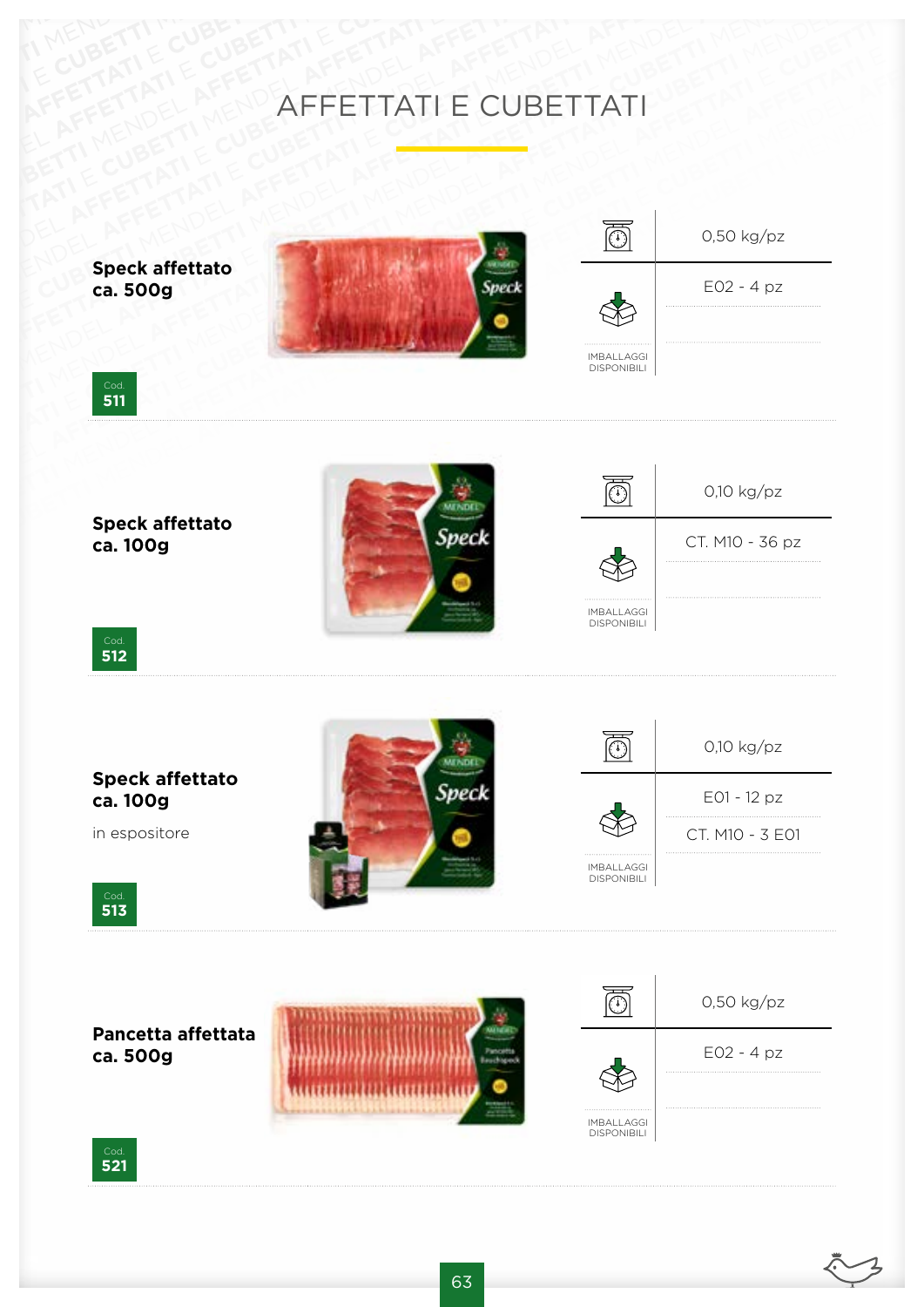# AFFETTATIE CUBETTI AFFETTATIE CUBETTATI AFFETTATIE CUBETTI AFFETTATIE CUBETTATI AFFETTATI E CUBETTATI

![](_page_2_Picture_1.jpeg)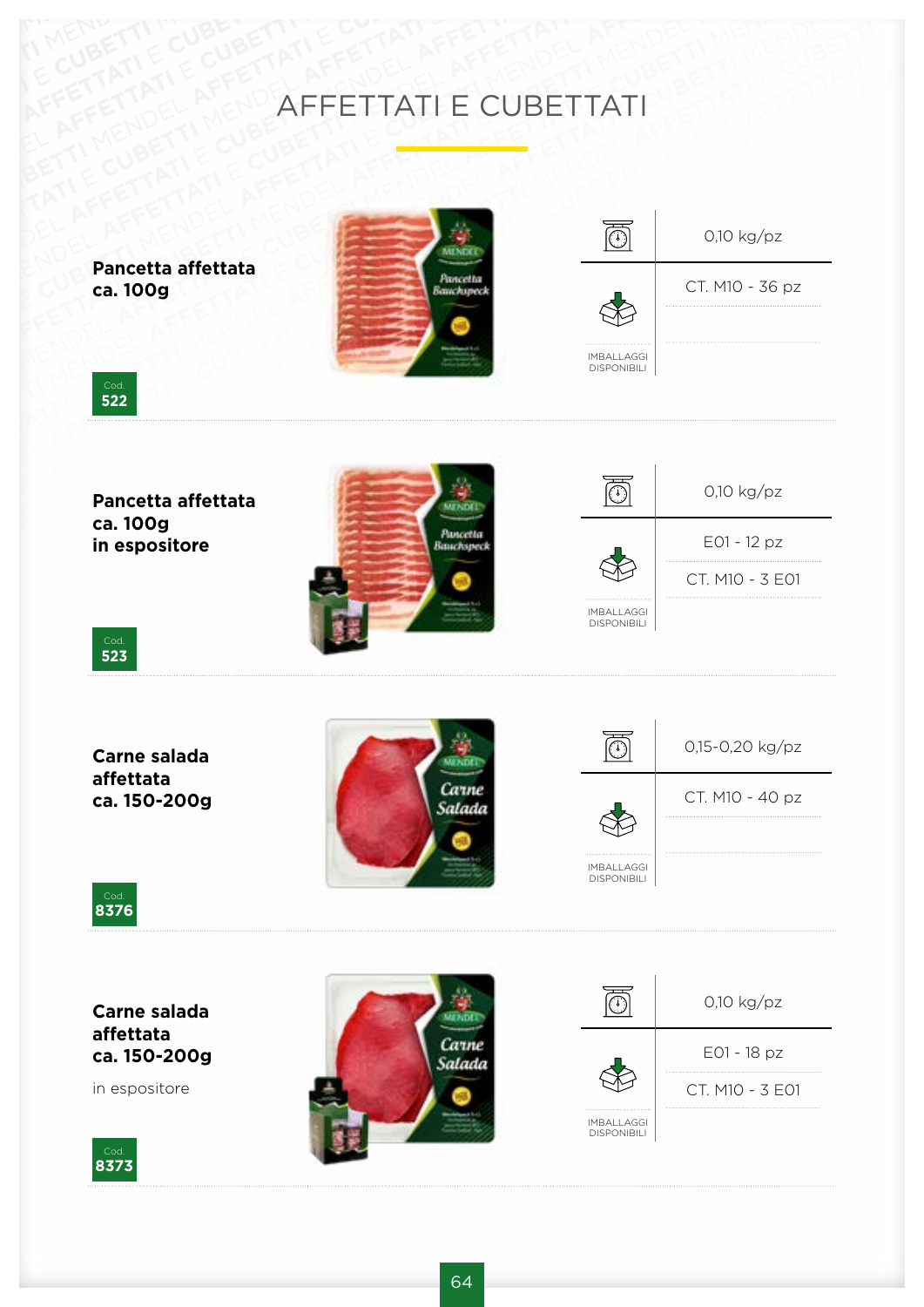### AFFETTATIE CUBETTI AFFETTATIE CUBETTATI AFFETTATIE CUBETTI AFFETTATIE CUBETTATI MENDEL TIME CUBETTATIE CUBETTATIE CUBETTATIE CUBETTI CUBETTATI E CUBETTATI E CUBETTATI VENDEL AFFETTATI E CUBETTATI VENDEL AFFETTATI E CUBETTATI VENDEL AFFETTATI CUBETTI ATI CUBETTI ATI CUBETTI ATI CUBETTI ATI CUBETTI ATI CUBETTI ATI CUBETTI ATI CUBETTI ATI CUBETTI A E AFFETTATI E CUBETTI ATTENDEL AFFETTATI E CUBETTATI PETTATI BETTATI BETTATI BETTATI BETTATI BETTATI PETTATI BETTATI BETTATI BETTATI BETTATI BETTATI BETTATI BETTATI BETTATI BETTATI BETTATI BETTATI BETTATI BETTATI BETTATI B **AFFETTATI E CUBETTATI**

**Speck a cubetti ca. 2,5-3kg**

![](_page_3_Picture_2.jpeg)

![](_page_3_Picture_3.jpeg)

![](_page_3_Picture_4.jpeg)

**Speck a cubetti ca. 500g**

(250g + 250g)

![](_page_3_Picture_7.jpeg)

| $0,50$ kg/pz   |
|----------------|
| CT. M20 - 6 pz |
|                |

IMBALLAGGI DISPONIBILI

![](_page_3_Picture_9.jpeg)

### **Speck a cubetti ca. 140g**

(70g + 70g)

![](_page_3_Picture_12.jpeg)

![](_page_3_Figure_13.jpeg)

![](_page_3_Picture_14.jpeg)

#### **Speck a cubetti ca. 140g**

(70g + 70g) in espositore

![](_page_3_Picture_17.jpeg)

![](_page_3_Picture_18.jpeg)

![](_page_3_Picture_19.jpeg)

DISPONIBILI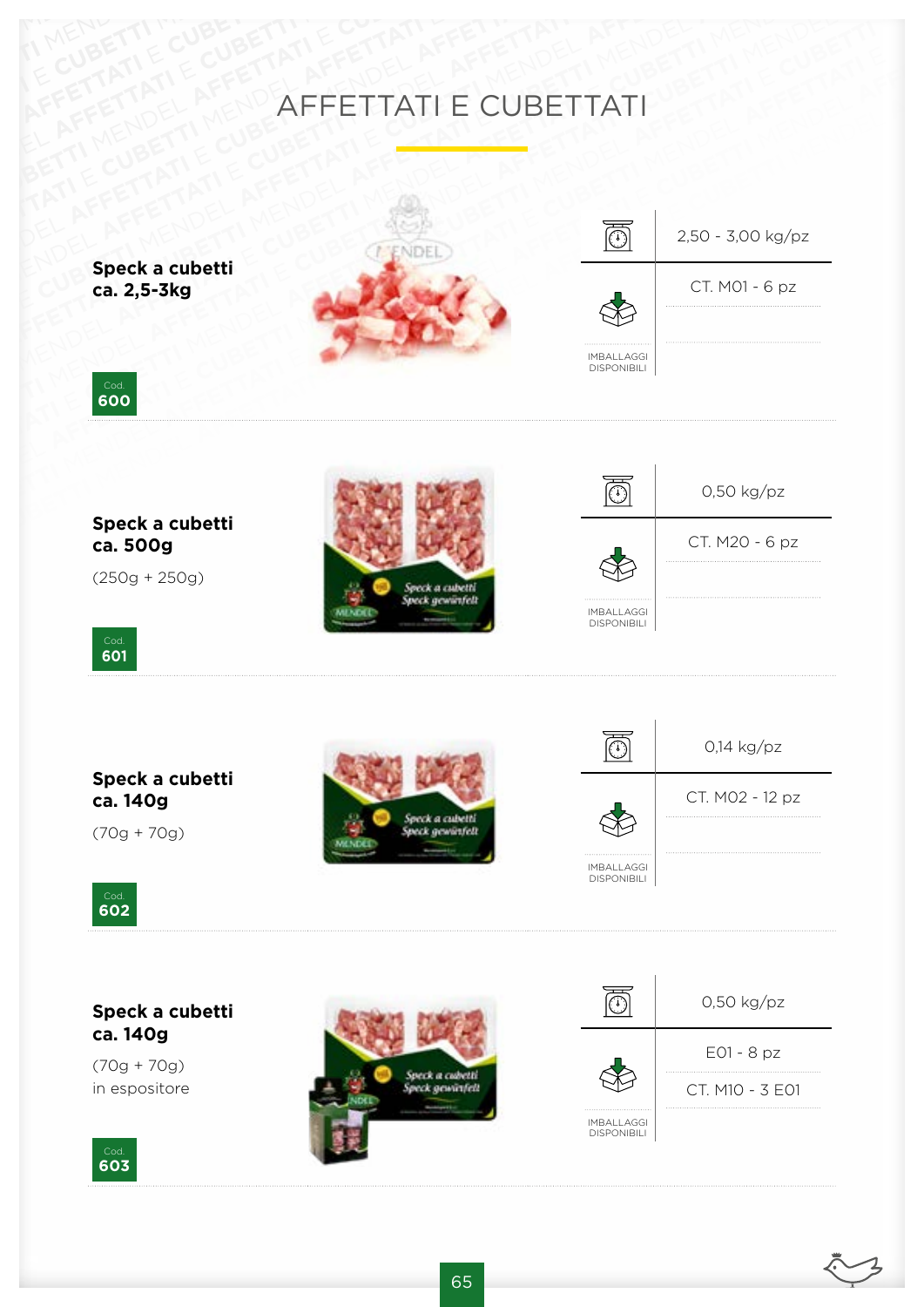### AFFETTATIE CUBETTI AFFETTATIE CUBETTATI AFFETTATIE CUBETTI AFFETTATIE CUBETTATI MENDEL TIME CUBETTATIE CUBETTATIE CUBETTATIE CUBETTI CUBETTATI E CUBETTATI E CUBETTATI URTI MENDEL AFFETTATI E CUBETTATI URTI MENDEL AFFETTATI CUBETTI ATI E AFFETTATI E CUBETTI AT E CUBETTATI E CUBETTATI PETTATI BELATIFICATI ANTENDEL AFFETTATI BELATIFICATI ANTENDEL **AFFETTATI E CUBETTATI**

**Pancetta aff. a cubetti ca. 2,5-3kg**

![](_page_4_Picture_2.jpeg)

![](_page_4_Picture_3.jpeg)

![](_page_4_Picture_4.jpeg)

**Pancetta aff. a cubetti ca. 500g**

(250g + 250g)

![](_page_4_Picture_7.jpeg)

![](_page_4_Picture_8.jpeg)

IMBALLAGGI DISPONIBILI

Cod. **701**

### **Pancetta aff. a cubetti ca. 140g**

(70g + 70g)

![](_page_4_Picture_12.jpeg)

![](_page_4_Picture_13.jpeg)

![](_page_4_Picture_14.jpeg)

#### **Pancetta aff. a cubetti ca. 140g**

(70g + 70g) in espositore

![](_page_4_Picture_17.jpeg)

![](_page_4_Picture_18.jpeg)

![](_page_4_Picture_19.jpeg)